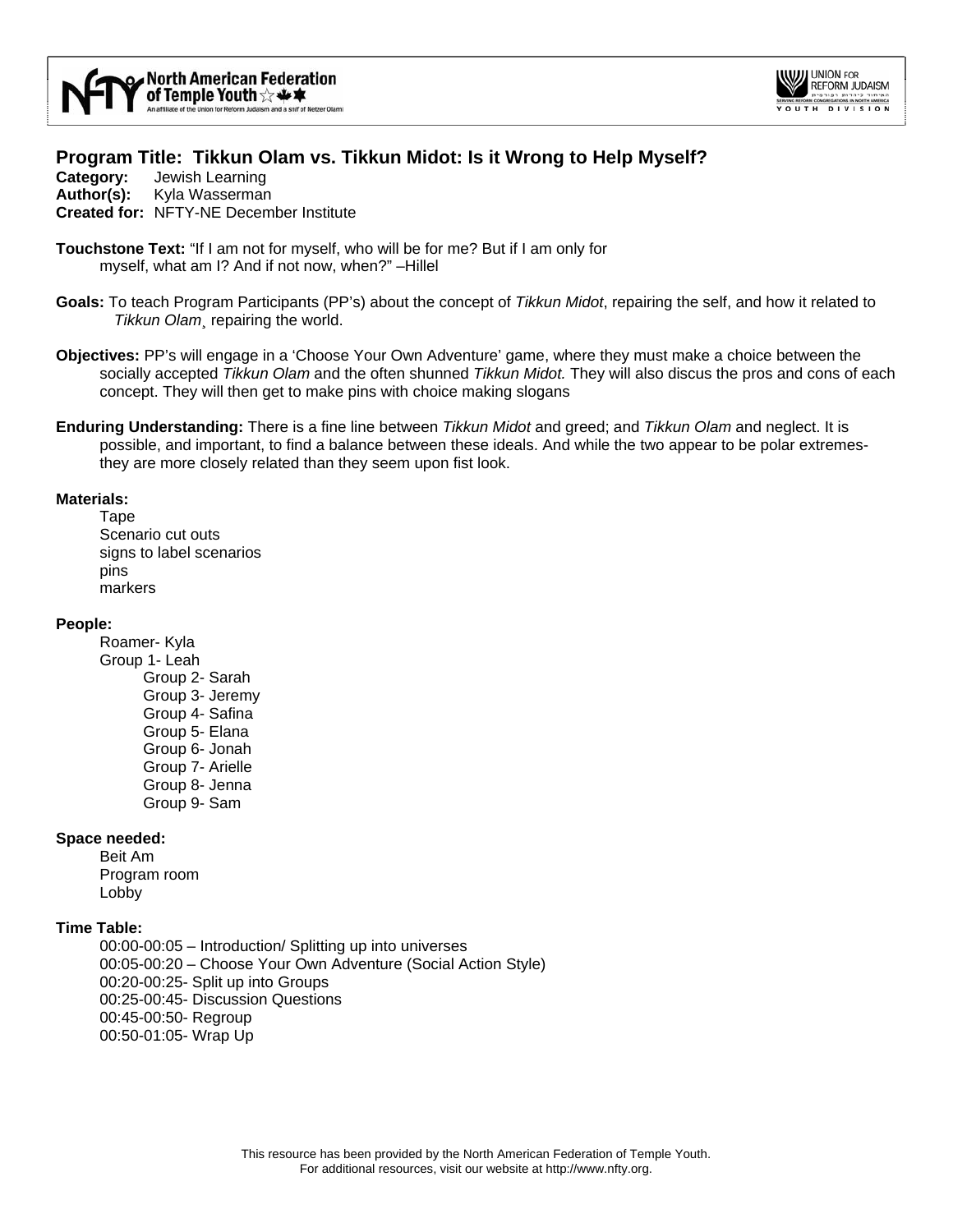



### **Detailed Procedure:**

#### Introduction 00:00-00:05

1. Roamer (Kyla) will tell the PP's: During this program you will be asked to make several choices. When the program begins you must read the quotes on the wall and then follow the instructions based on your choice. Answer the questions as honestly as possible- don't think about what you think the "correct" answer is- but the answer which is right for you. You are probably all very familiar with Hillel's quote, *If I am not for myself, who will be for me? But if I am only for myself, what am I? And if not now, when?* But I ask you to think about the first two lines of this quote again- decide for yourself which part of this quote you think is more important or morally correct. *If I am not for myself, then who will be for me?* If this is paramount in your mind please move to the right side of the program room – when I say to. *And if I am only for myself, then what am I?* If you believe that this is the most important aspect of the quote then please move to the left side of the room when I say to. Okay GO! (wait a few seconds) If you cannot decided which is more important – please stay move to the stage. **Board please help in facilitating this process.** 

## Chose Your Own Adventure! (Social Action Style)\_\_\_\_\_\_\_\_\_\_\_\_\_\_\_\_\_\_\_\_\_\_\_\_\_00:05-00:20

1. By answering the previous question the PP's have unknowingly placed themselves in three separate universes universe A (Tikkun Midot), B (Tikkun Olam), and C (Undecided). Because there is no way to know how many PP's will go to each group GL's will not know which universe they are leading until the program actually starts. At this point Kyla will break up the GL's and assign them to a universe. They will then lead their Universe to their designated area.

(Universe A (Tikkun Midot) = Program Room

Universe B (Tikkun Olam) = Lobby

Universe C (Undecided) = Beit AM)

*The following scenarios (see attached) will be posted around the room of each universe. PP's should move around the room reading the scenarios and following the pertinent instructions. Group Leaders (GL's) should assist this process. Once the PP's have cycled through each scenario please split them up into even groups (example- There are about 20 PP's in Universe A. So, Kyla assigns two GL to this universe. Each GL will grab ten PP's and move onto the next part of the program)* 

Discussion Questions\_\_\_\_\_\_\_\_\_\_\_\_\_\_\_\_\_\_\_\_\_\_\_\_\_\_\_\_\_\_\_\_\_\_\_\_\_\_\_\_\_\_\_\_\_\_\_00:25-00:45 **Universe A** 

- 1. (00:25-00:27)**GL** have PP's do a mini-mixer: Ask them to share their name, age, TYG, and one decision they made today (outside of the program)
- 2. (00:27-00:35)**GL asks:** What types of things do you take into consideration when you are making decision about**:**
	- a. Relationships with family and friends
	- b. school work
	- c. hobbies/extra curricular
	- d. religion
- 3. **GL asks:** So you were asked to make a lot of decisions in the past ten minutes or so- were some of the decisions harder to make than others? Which decisions were the hardest?
- 4. **GL asks:** What made them difficult to answer?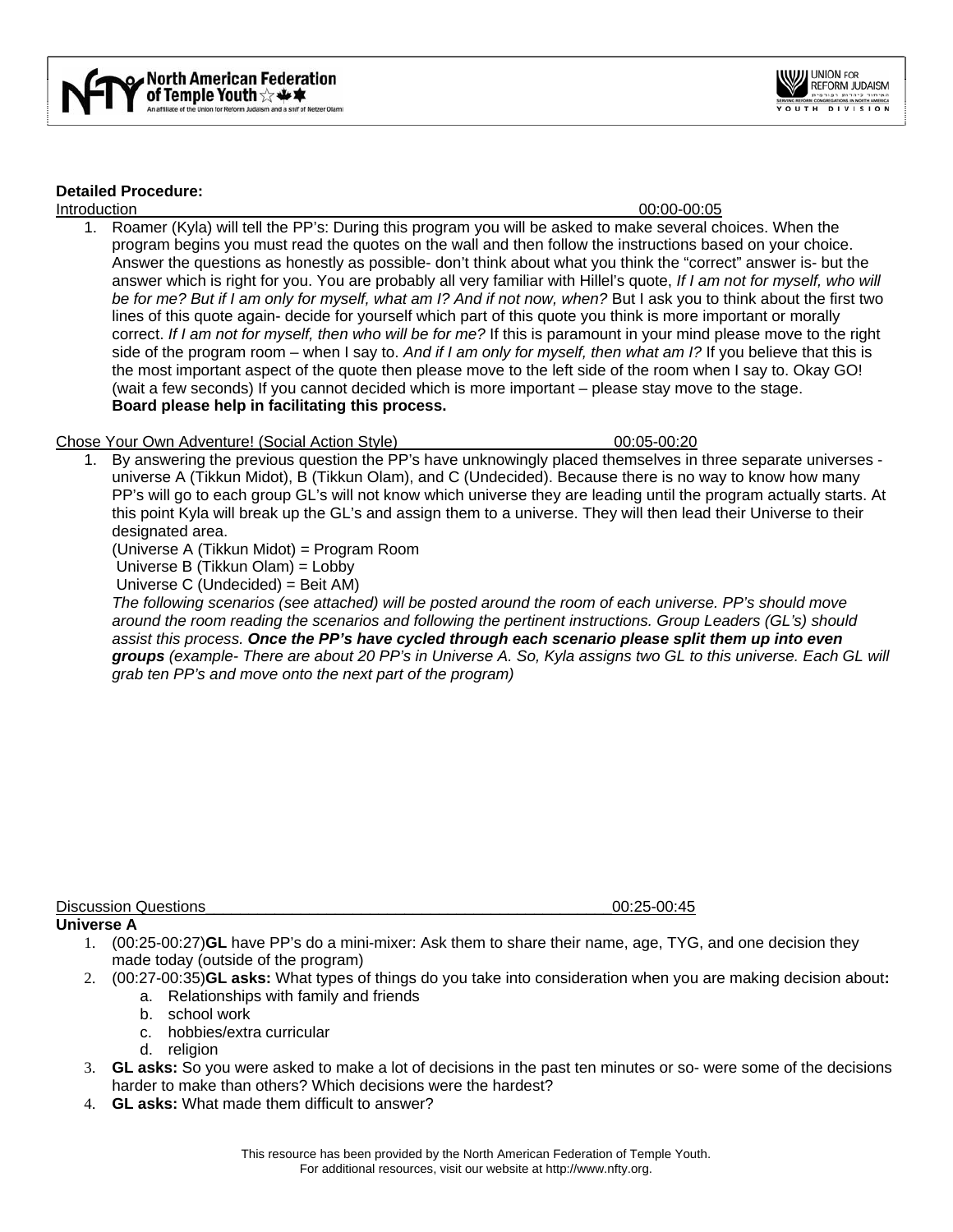

- 5. **GL asks:** Do you think that there needs to be a healthy balance between taking care of yourself and taking care of those around you?
- 6. **GL asks:** Think back to the first choice you made in the program: you felt that the first part of Hillel's quote, *If I am not for myself, then who will be for me*, to be paramount in this phrase. What exactly does this part of the quote mean?

*This is the concept of Tikkun Midot (repairing or healing the self)* 

7. **GL asks:** Do you see any pattern in the types of questions that were asked- or the types of choices which were given?

*The choices are all examples of tikkun olam (repairing/helping the world/others) or tikkun midot (repairing/helping the self).* 

- 8. **GL asks:** When answering the questions do you think you always made the "correct" choice? Do you think that in some of the situations you made the easier or "selfish choice?" Which scenarios? *Keep in mind that one should always practice Tikkun Olam, unless the act itself would cause you physical or mental harm (which is where the concept of Tikkun Midot comes into play.)*
- 9. (00:35-00:45)**GL reads (or has PP's take turns reading):**

\*There was once a Rabbi who wanted nothing more than to live like his Rabbi, whom he saw studying all the time. So to do this, the Rabbi begins to study day and night, nonstop for several days. He puts so much effort into studying Torah that he soon forgets to take care of himself- he stops eating, drinking, and cleaning himself. Thus, he soon becomes very ill. His Rabbi then comes to visit with him. The younger Rabbi asks his mentor, "I've been studying so hard- studying day and night. Why am I not living as well as you? Is studying Torah not righteous?" To which the elder Rabbi responds, "It is more important to take care of *yourself*, and to keep healthy. This way you may be healthy when you study Torah."

**\***It is said that if you are traveling in the desert and your companions run out of water, if there are even a few drops of water left in your canteen- that water is yours. You are not to share it, but to drink it yourself.

10. **GL asks:** What is the point of this story? This quote?

*Story: that being healthy is righteous- more righteous than studying Torah. Thus it is more important to take care of yourself than it is to study. (tikkun midot)* 

*Quote: It is okay to protect yourself- not only in a life or death situation, but when it comes to protecting your mental, physical, and/or emotional well being. (tikkun midot)* 

11. **GL asks:** Why do you think that this concept is important?

**GL reads (or has PP's take turns reading):** 

\*A man had been searching for the Prophet Elijah for days. When he was unable to find him he eventually went to his Rabbi and asked him where Elijah could be found. The Rabbi told the man that if he went to the edge of the town, where those with Leprosy had been quarantined, he would find Elijah. The man did not want to visit Elijah, if he was with the Lepers- for Elijah too must have Leprosy. However, the man decided to seek out Elijah anyway. When he reached the edge of town, where Elijah was, the man watched a perfectly healthy Elijah removing and rewrapping bandages on the Lepers. The bandages were dirty and pus filled, and without regular changing they caused the Lepers much pain. Elijah was risking his own life to lessen the pain of those around him.

\*There is a man who has done many unholy things in his life, so an angel decides to intervene and take him to see Heaven and Hell. The angel first takes the man to hell, where huge banquet table, covered with the most delectable foods that have ever been tasted. Around the table hundreds are seated, ready to eat, yet their elbows are broken so that they are unable to reach the food. They try repeatedly – but are never able to reach the food. Then the angel takes him to Heaven. The man looks around him and sees the same see- a beautiful banquet table covered in palatable treats, with broken elbowed persons gathered around it. However in Heaven the people do not try in vain to feed themselves, but graciously feed each other.

- 12. **GL asks:** What is the point in these stories? What are they teaching? *They teach Tikkun Olam- that it is important to help those around you- Tikkun Olam however is not about going to the extreme, you should only help others when you are not risking your own health (mental and physical).*
- 13. **GL asks:** Why do you think that his concept is important?
- 14. **GL asks:** Can you think of any other Jewish concepts or stories that apply to either of these ideas? (olam or midot)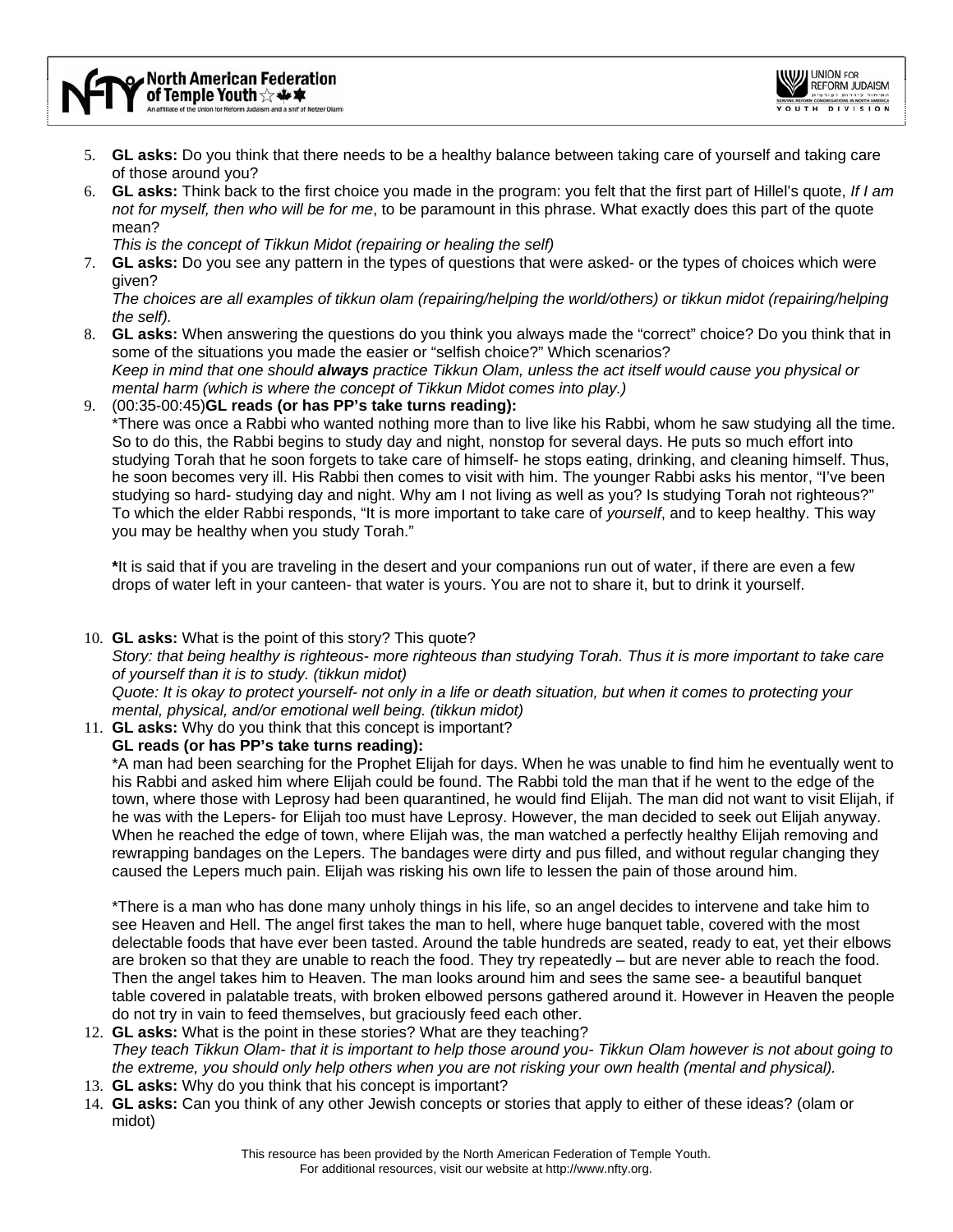

*Tikkun Olam:* Gemilut Hasadim*- acts of love and kindness;* Haken Takim *Imo- you shall surely lift up with him/ law designed to aid to anyone in distress even ones enemy;* Rodef*- obligation of the bystander to intervene and prevent the murder or injury of innocent victims, even if it means killing the aggressor Tikkun Midot: "If someone comes to kill you, kill him first."- Talmud.* 

15. **GL asks:** Do you think these stories/quotes contradict each other? Do you think it is possible to practice both *Tikkun Olam* and *Tikkun Midot*?

### **When instructed to do so have PP's reconvene in the Beit Am.**

## **Universe B**

- 1. (00:25-00:27)**GL** have PP's do a mini-mixer: Ask them to share their name, age, TYG, and one decision they made today (outside of the program)
- 2. (00:27-00:35)**GL asks:** What types of things do you take into consideration when you are making decision about**:**
	- a. Relationships with friends and family
	- b. school work
	- c. hobbies/extra curricular
	- d. religion
- 3. **GL asks:** So you were asked to make a lot of decisions in the past ten minutes or so- were some of the decisions harder to make than others? Which decisions were the hardest?
- 4. **GL asks:** What made them difficult to answer?
- 5. **GL asks:** Do you think that there needs to be a healthy balance between taking care of yourself and taking care of those around you?
- 6. **GL asks:** Think back to the first choice you made in the program: you felt that the second part of Hillel's quote, *And if I am only for myself, then what am I*, to be paramount in this phrase. What exactly does this part of the quote mean?

*This is the concept of Tikkun Olam (repairing or healing the world)* 

7. **GL asks:** Do you see any pattern in the types of questions that were asked- or the types of choices which were given?

*The choices are all examples of tikkun olam (repairing/helping the world/others) or tikkun midot (repairing/helping the self).* 

- 8. **GL asks:** When answering the questions do you think you always made the "correct" choice? Do you think that in some of the situations you made the easier or "selfish choice?" Which scenarios? *Keep in mind that one should always practice Tikkun Olam, unless the act itself would cause you physical or mental harm (which is where the concept of Tikkun Midot comes into play.)*
- 9. (00:35-00:45)**GL reads (or has PP's take turns reading):**

\*There was once a Rabbi who wanted nothing more than to live like his Rabbi, whom he saw studying all the time. So to do this, the Rabbi begins to study day and night, nonstop for several days. He puts so much effort into studying Torah that he soon forgets to take care of himself- he stops eating, drinking, and cleaning himself. Thus, he soon becomes very ill. His Rabbi then comes to visit with him. The younger Rabbi asks his mentor, "I've been studying so hard- studying day and night. Why am I not living as well as you? Is studying Torah not righteous?" To which the elder Rabbi responds, "It is more important to take care of *yourself*, and to keep healthy. This way you may be healthy when you study Torah."

\*It is said that if you are traveling in the desert and your companions run out of water, if there are even a few drops of water left in your canteen- that water is yours. You are not to share it, but to drink it yourself.

- 10. **GL asks:** What is the point of this story? This quote?
- 11. *Story: that being healthy is righteous- more righteous than studying Torah. Thus it is more important to take care of yourself than it is to study. (tikkun midot)*

*Quote: It is okay to protect yourself- not only in a life or death situation, but when it comes to protecting your mental, physical, and/or emotional well being. (tikkun midot)*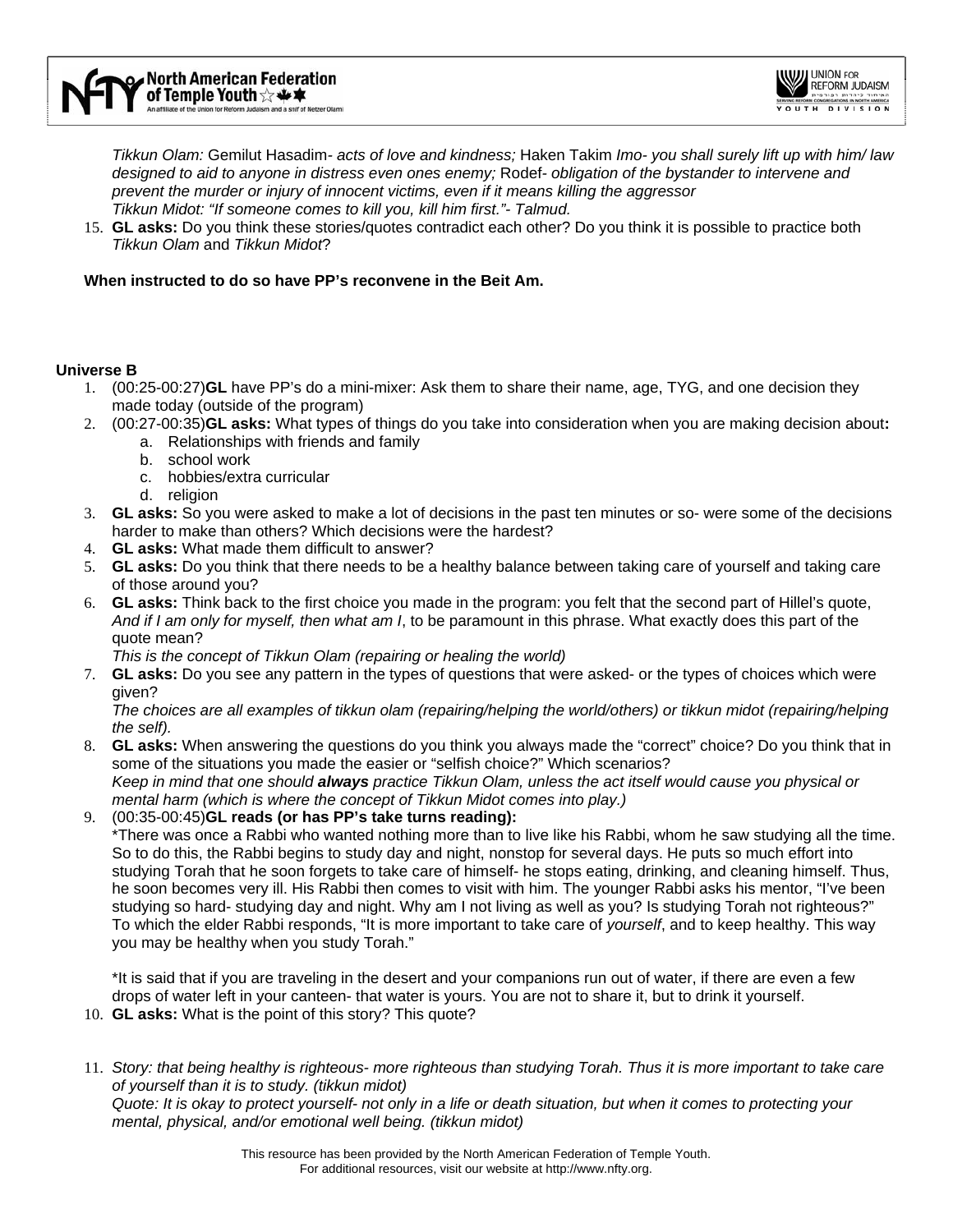

# 12. **GL asks:** Why do you think that this concept is important?

# **GL reads (or has PP's take turns reading):**

**\***A man had been searching for the Prophet Elijah for days. When he was unable to find him he eventually went to his Rabbi and asked him where Elijah could be found. The Rabbi told the man that if he went to the edge of the town, where those with Leprosy had been quarantined, he would find Elijah. The man did not want to visit Elijah, if he was with the Lepers- for Elijah too must have Leprosy. However, the man decided to seek out Elijah anyway. When he reached the edge of town, where Elijah was, the man watched a perfectly healthy Elijah removing and rewrapping bandages on the Lepers. The bandages were dirty and pus filled, and without regular changing they caused the Lepers much pain. Elijah was risking his own life to lessen the pain of those around him.

**\***There is a man who has done many unholy things in his life, so an angel decides to intervene and take him to see Heaven and Hell. The angel first takes the man to hell, where a huge banquet table, covered with the most delectable foods that have ever been tasted. Around the table hundreds are seated, ready to eat, yet their elbows are broken so that they are unable to reach the food. They try repeatedly – but are never able to reach the food. Then the angel takes him to Heaven. The man looks around him and sees the same see- a beautiful banquet table covered in palatable treats, with broken elbowed persons gathered around it. However in Heaven the people do not try in vain to feed themselves, but graciously feed each other.

- 13. **GL asks:** What is the point in these stories? What are they teaching? *They teach Tikkun Olam- that it is important to help those around you- Tikkun Olam however is not about going to the extreme, you should only help others when you are not risking your own health (mental and physical).*
- 14. **GL asks:** Why do you think that his concept is important?
- 15. **GL asks:** Can you think of any other Jewish concepts or stories that apply to either of these ideas? (olam or midot)

*Tikkun Olam:* Gemilut Hasadim*- acts of love and kindness;* Haken Takim *Imo- you shall surely lift up with him/ law designed to aid to anyone in distress even ones enemy;* Rodef*- obligation of the bystander to intervene and prevent the murder or injury of innocent victims, even if it means killing the aggressor Tikkun Midot:* "If someone comes to kill you, kill him first."*-* Talmud.

16. **GL asks:** Do you think these stories/quotes contradict each other? Do you think it is possible to practice both *Tikkun Olam* and *Tikkun Midot*?

# **When instructed to do so have PP's reconvene in the Beit Am.**

# **Universe C**

- 1. (00:25-00:27)**GL** have PP's do a mini-mixer: Ask them to share their name, age, TYG, and one decision they made today (outside of the program)
- 2. (00:27-00:35)**GL asks:** What types of things do you take into consideration when you are making decision about**:**
	- a. Relationships with family and friends
		- b. school work
		- c. hobbies/extra curricular
		- d. religion
- 3. **GL asks:** So you were asked to make a lot of decisions in the past ten minutes or so- were some of the decisions harder to make than others? Which decisions were the hardest?
- 4. **GL asks:** What made them difficult to answer?
- 5. **GL asks:** Do you think that there needs to be a healthy balance between taking care of yourself and taking care of those around you?
- 6. **GL asks:** Think back to the first choice you made in the program: You were unable to decide which part of Hillel's quote, *If I am not for myself, then who will be for me? And if I am only for myself, then what am I was the most* important to you. Why? What is this quote about? *This is the concept of Tikkun Olam (repairing or healing the world) and Tikkun Midot (repairing or healing (or taking care of) the self)*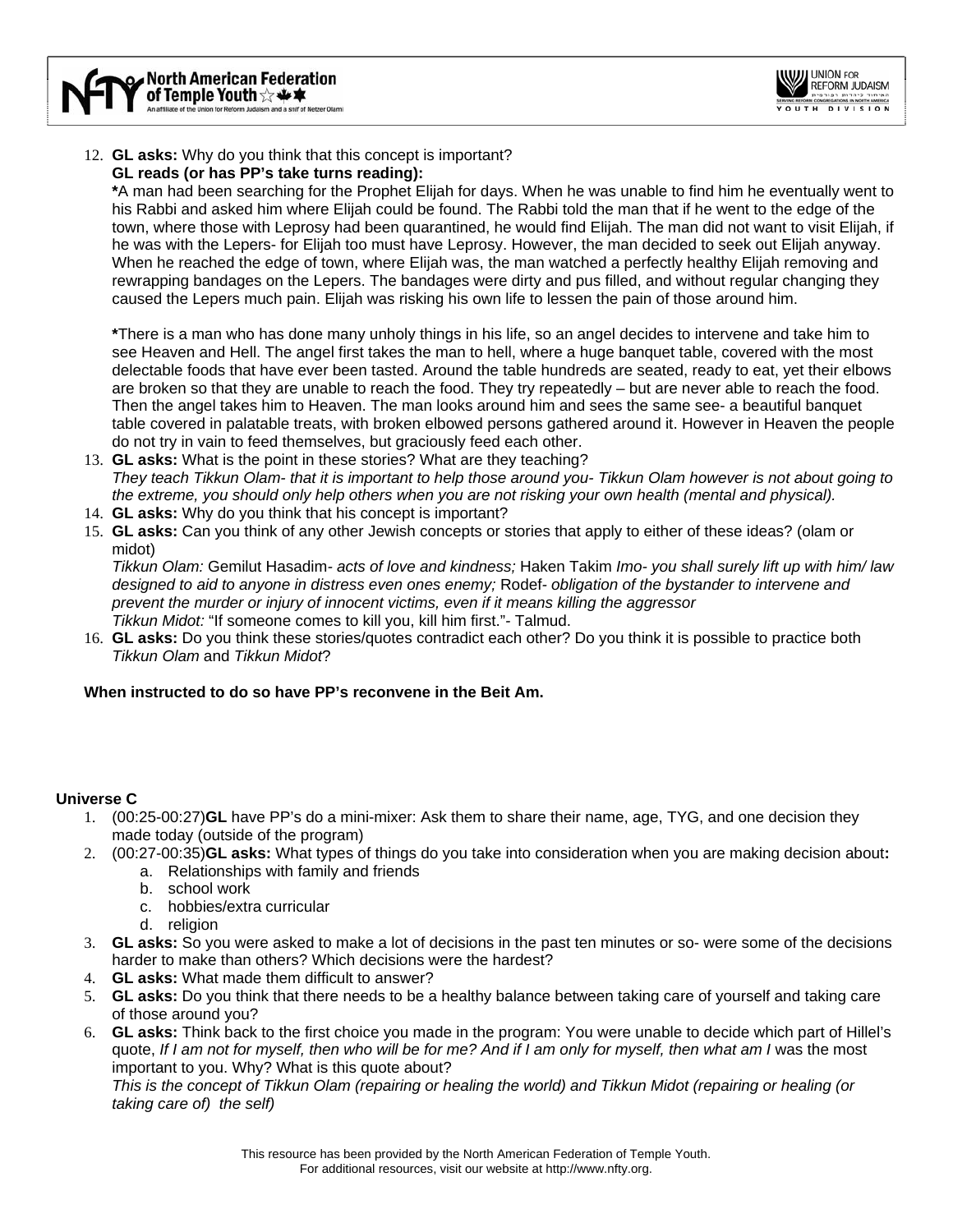7. **GL asks:** Do you see any pattern in the types of questions that were asked- or the types of choices which were given?

*The choices are all examples of tikkun olam (repairing/helping the world/others) or tikkun midot (repairing/helping the self).* 

- 8. **GL asks:** When answering the questions do you think you always made the "correct" choice? Do you think that in some of the situations you made the easier or "selfish choice?" Which scenarios? *Keep in mind that one should always practice Tikkun Olam, unless the act itself would cause you physical or mental harm (which is where the concept of Tikkun Midot comes into play.)*
- 9. (00:35-00:45)**GL reads (or has PP's take turns reading):**

\*There was once a Rabbi who wanted nothing more than to live like his Rabbi, whom he saw studying all the time. So to do this, the Rabbi begins to study day and night, nonstop for several days. He puts so much effort into studying Torah that he soon forgets to take care of himself- he stops eating, drinking, and cleaning himself. Thus, he soon becomes very ill. His Rabbi then comes to visit with him. The younger Rabbi asks his mentor, "I've been studying so hard- studying day and night. Why am I not living as well as you? Is studying Torah not righteous?" To which the elder Rabbi responds, "It is more important to take care of *yourself*, and to keep healthy. This way you may be healthy when you study Torah."

**\*** It is said that if you are traveling in the desert and your companions run out of water, if there are even a few drops of water left in your canteen- that water is yours. You are not to share it, but to drink it yourself.

10. **GL asks:** What is the point of this story? This quote?

*Story: that being healthy is righteous- more righteous than studying Torah. Thus it is more important to take care of yourself than it is to study. (tikkun midot)* 

*Quote: It is okay to protect yourself- not only in a life or death situation, but when it comes to protecting your mental, physical, and/or emotional well being. (tikkun midot)* 

- 11. **GL asks:** Why do you think that this concept is important?
- 12. **GL reads (or has PP's take turns reading):**

\*A man had been searching for the Prophet Elijah for days. When he was unable to find him he eventually went to his Rabbi and asked him where Elijah could be found. The Rabbi told the man that if he went to the edge of the town, where those with Leprosy had been quarantined, he would find Elijah. The man did not want to visit Elijah, if he was with the Lepers- for Elijah too must have Leprosy. However, the man decided to seek out Elijah anyway. When he reached the edge of town, where Elijah was, the man watched a perfectly healthy Elijah removing and rewrapping bandages on the Lepers. The bandages were dirty and pus filled, and without regular changing they caused the Lepers much pain. Elijah was risking his own life to lessen the pain of those around him.

**\***There is a man who has done many unholy things in his life, so an angel decides to intervene and take him to see Heaven and Hell. The angel first takes the man to hell, where a huge banquet table, covered with the most delectable foods that have ever been tasted. Around the table hundreds are seated, ready to eat, yet their elbows are broken so that they are unable to reach the food. They try repeatedly – but are never able to reach the food. Then the angel takes him to Heaven. The man looks around him and sees the same see- a beautiful banquet table covered in palatable treats, with broken elbowed persons gathered around it. However in Heaven the people do not try in vain to feed themselves, but graciously feed each other.

- 13. **GL asks:** What is the point in these stories? What are they teaching? *They teach Tikkun Olam- that it is important to help those around you- Tikkun Olam however is not about going to the extreme, you should only help others when you are not risking your own health (mental and physical).*
- 14. **GL asks:** Why do you think that this concept is important?
- 15. **GL asks:** Can you think of any other Jewish concepts or stories that apply to either of these ideas? (olam or midot)

*Tikkun Olam:* Gemilut Hasadim*- acts of love and kindness;* Haken Takim *Imo- you shall surely lift up with him/ law designed to aid to anyone in distress even ones enemy;* Rodef*- obligation of the bystander to intervene and prevent the murder or injury of innocent victims, even if it means killing the aggressor Tikkun Midot:* "If someone comes to kill you, kill him first."*-* Talmud.

16. **GL asks:** Do you think these stories/quotes contradict each other? Do you think it is possible to practice both *Tikkun Olam* and *Tikkun Midot*?